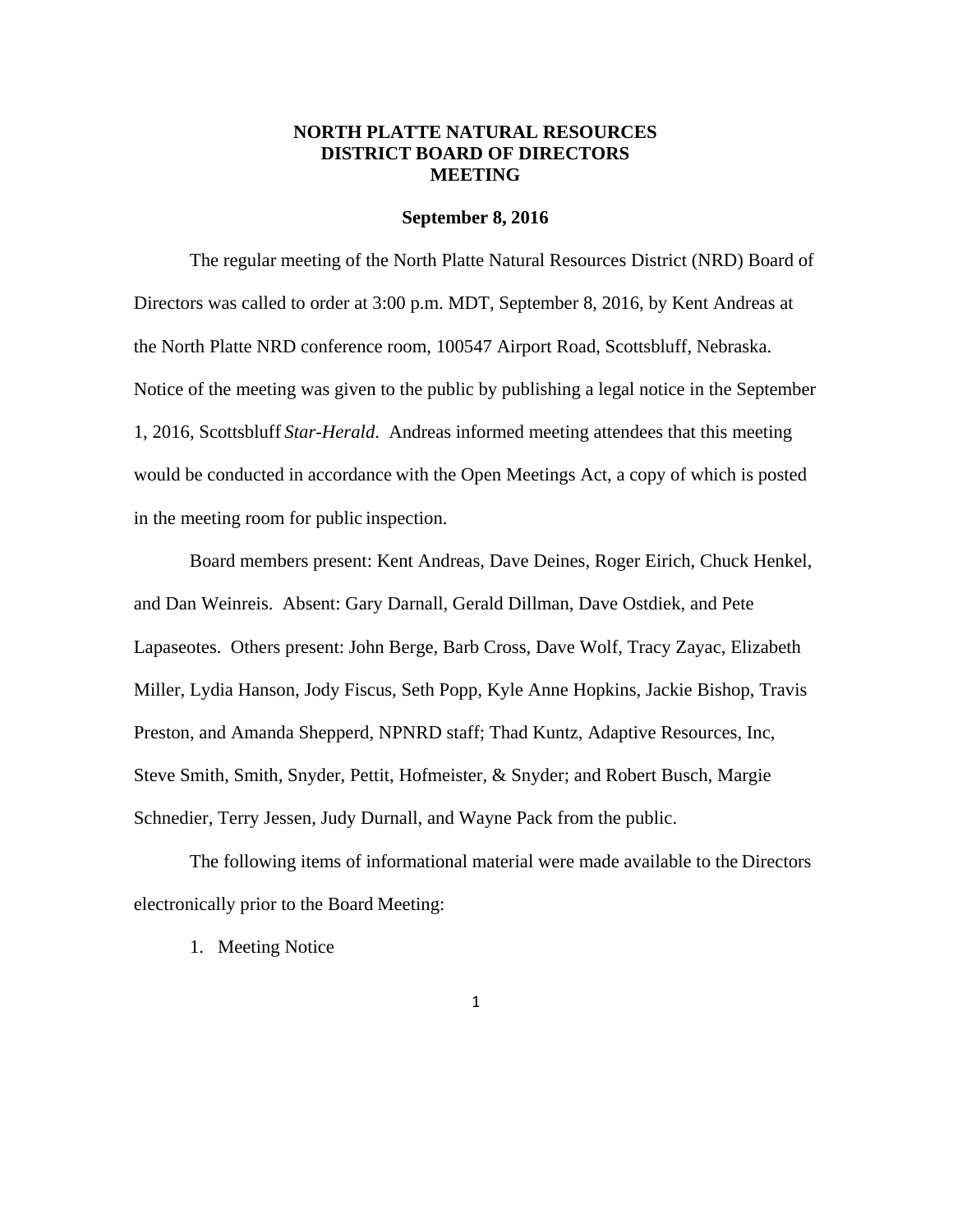- 2. Agenda
- 3. Minutes, North Platte Natural Resources District Board of Directors Meeting, August 11, 2016.
- 4. Treasurer's Report
- 5. Manager's Report
- 6. Budget Subcommittee Report, August 25, 2016
- 7. Minutes, North Platte Natural Resources District, Budget & Personnel Subcommittee, August 25, 2016.
- 8. Water Resources Subcommittee Report, August 25, 2016
- 9. Minutes, North Platte Natural Resources District, Water Resources Subcommittee, August 25, 2016.
- 10. Letter from JEO Consulting Group, dated August  $9<sup>th</sup>$  2016, to Hazard Mitigation Planning Participants, regarding an adoption of the plan in our jurisdiction for project grant funding, and assist with implementation of actions in the plan.
- 11. Letter from Central Nebraska Public Power and Irrigation District, dated August 23, 2016, regarding a modeling review in the upcoming months by Western Water Use Management Modeling group.
- 12. Public Hearing Notice, North Platte Natural Resources District, Public Hearing FY 2017 Budget, September 8, 2016.
- 13. Statement read at hearing on FY 2017 Property Tax Request.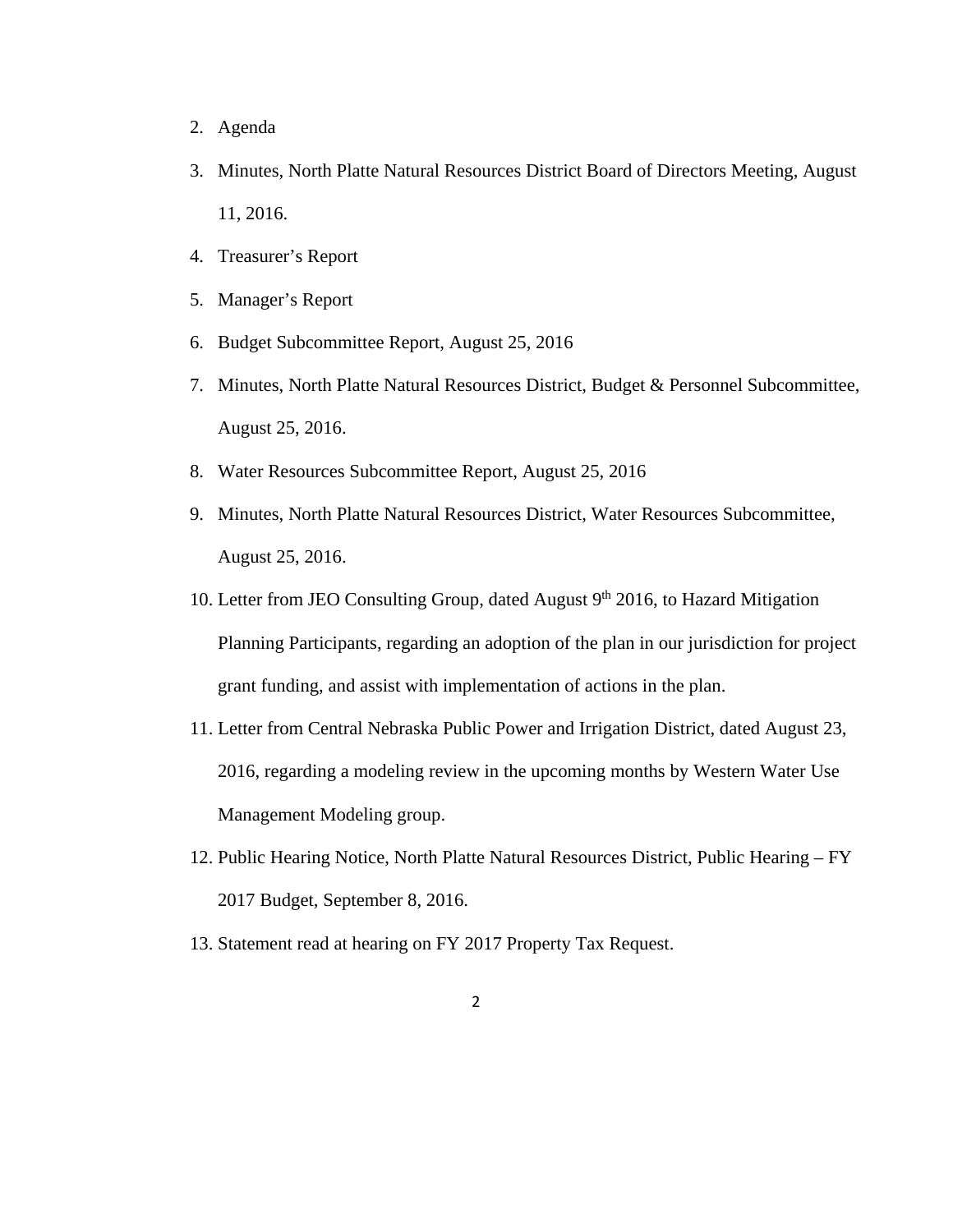The following items were provided to the Directors at the Board Meeting:

- 1. Meeting Notice
- 2. Agenda
- 3. Minutes, North Platte Natural Resources District, Board of Directors Meeting, August 11, 2016.
- 4. Treasurer's Report
- 5. Manager's Report
- 6. Budget Subcommittee Report, August 25, 2016
- 7. Minutes, North Platte Natural Resources District, Budget & Personnel Subcommittee, August 25, 2016.
- 8. Water Resources Subcommittee Report, August 25, 2016.
- 9. Minutes, North Platte Natural Resources District, Water Resources Subcommittee, August 25, 2016.
- 10. Letter from JEO Consulting Group, dated August  $9<sup>th</sup>$  2016, to Hazard Mitigation Planning Participants, regarding an adoption of the plan in our jurisdiction for project grant funding, and assist with implementation of actions in the plan.
- 11. Letter from Central Nebraska Public Power and Irrigation District, dated August 23, 2016, regarding a modeling review in the upcoming months by Western Water Use Management Modeling group.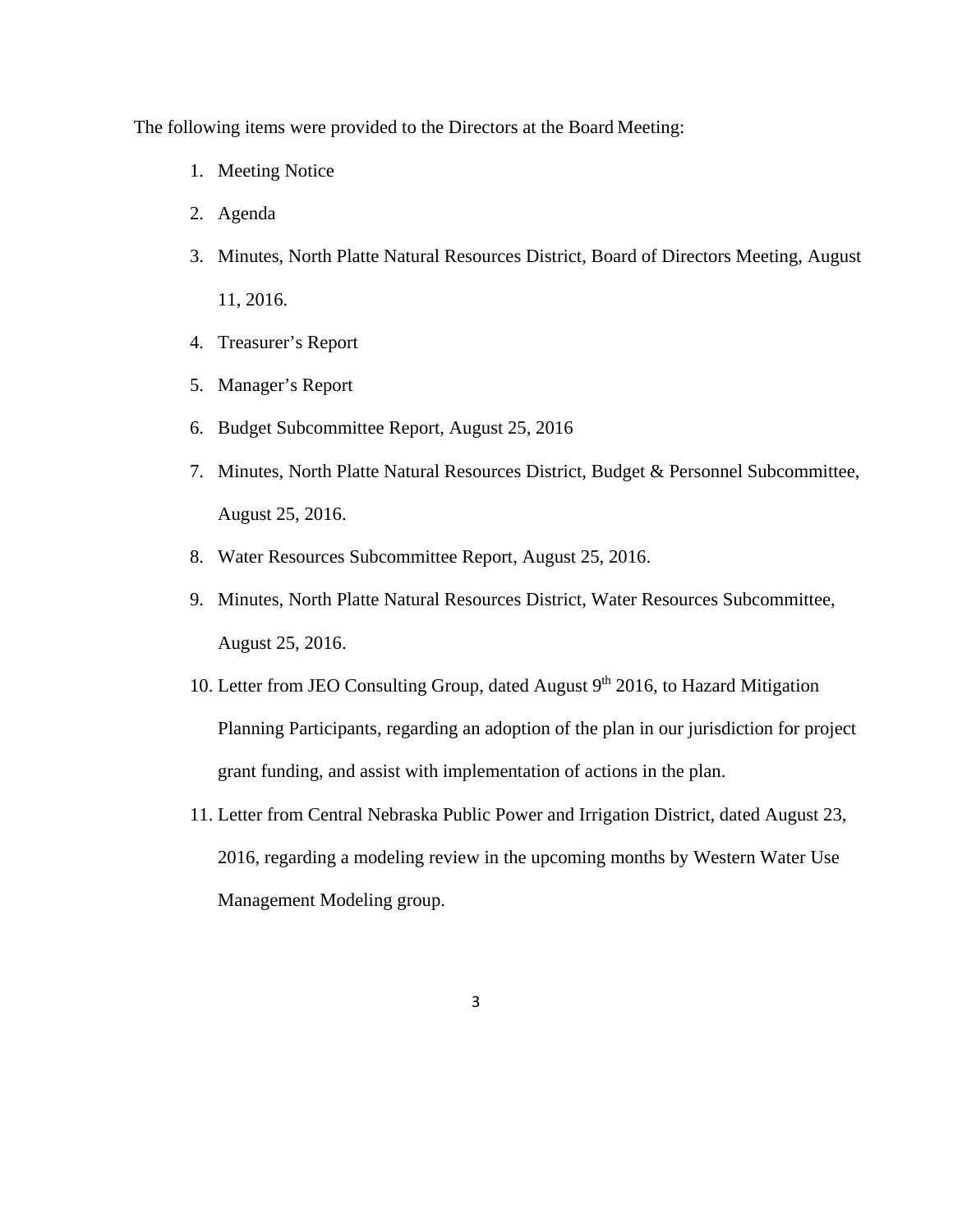- 12. Public Hearing Notice, North Platte Natural Resources District FY 2017 Budget, September 8, 2016.
- 13. Statement Read at Hearing on FY 2017 Property Tax Request.

# **3. Approval of Minutes of Previous Meetings**

The Board reviewed the minutes of the August 11, 2016, regular Board meeting.

Moved by Eirich, seconded by Deines, to approve the minutes of the August 11, 2016,

## regular Board meeting. Motion passed.

Ayes: Andreas, Deines, Eirich, Henkel, Weinreis

Nay: None

Abstain: None

Absent: Darnall, Dillman, Lapaseotes Ostdiek

# **4. Treasurer's Report and Accounts Payable**

John Berge reviewed the Treasurer's report in Dave Ostdiek's absence with the Board.

Moved by Weinreis, seconded by Eirich, to accept the Treasurer's report and pay the bills as

listed. Motion passed.

Ayes: Andreas, Deines, Eirich, Henkel, Weinreis

Nay: None

Abstain: None

Absent: Darnall, Dillman, Lapaseotes Ostdiek

## **5. Comments from the Public**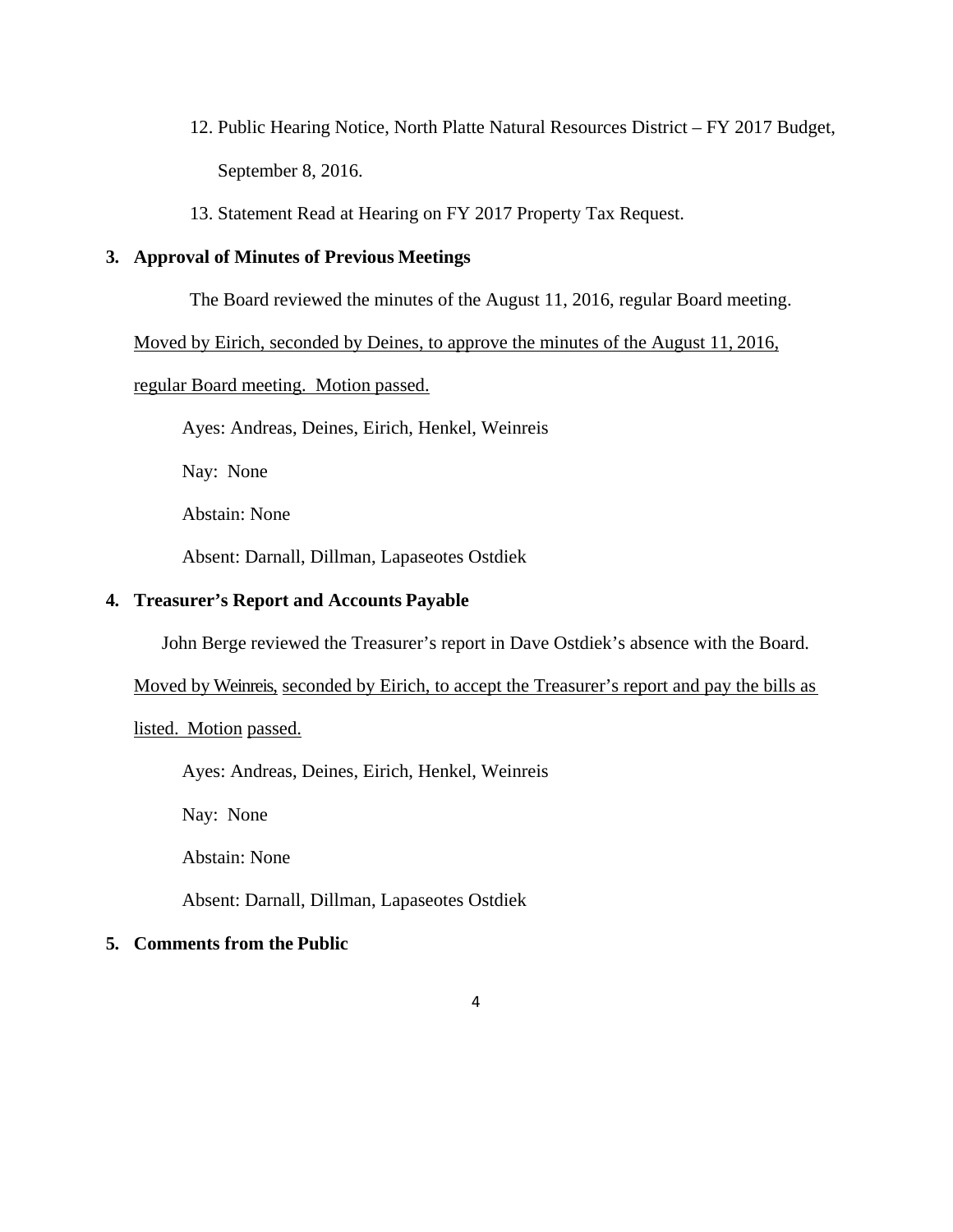There were no comments from the public.

## **6. Manager's Report**

Berge reported plans are underway for our third annual employee appreciation dinner. This dinner will take place at the Gering Civic Center again and will be held in January. As more details become available we will share with Board Members to mark their calendars to attend and participate. The board will be considering the budget for FY 17 today. This budget has been a several month long work in progress and took a great deal of staff time and board member time to develop. It represents a monumental shift in prioritizing groundwater management, and the staff is quite proud of what we have accomplished here.

Tracy Zayac, Steve Smith and Berge will be meeting several times over the coming weeks to develop permanent excess flow agreements with our surface water partners for the potential of diverting excess flows during flood events for recharge. The District currently has five year agreements in place. The goal here would be to create permanent agreements, so we can be nimble when a situation arises that would allow us to divert excess flows and realize recharge. The District is working on submitting a grant with Ducks Unlimited to study the impacts of recharge through a wetland. This study may be beneficial as we are constantly looking for ways that we might be able to use our vast surface water resources in intentional recharge through a wetland for stream augmentation and for habitat.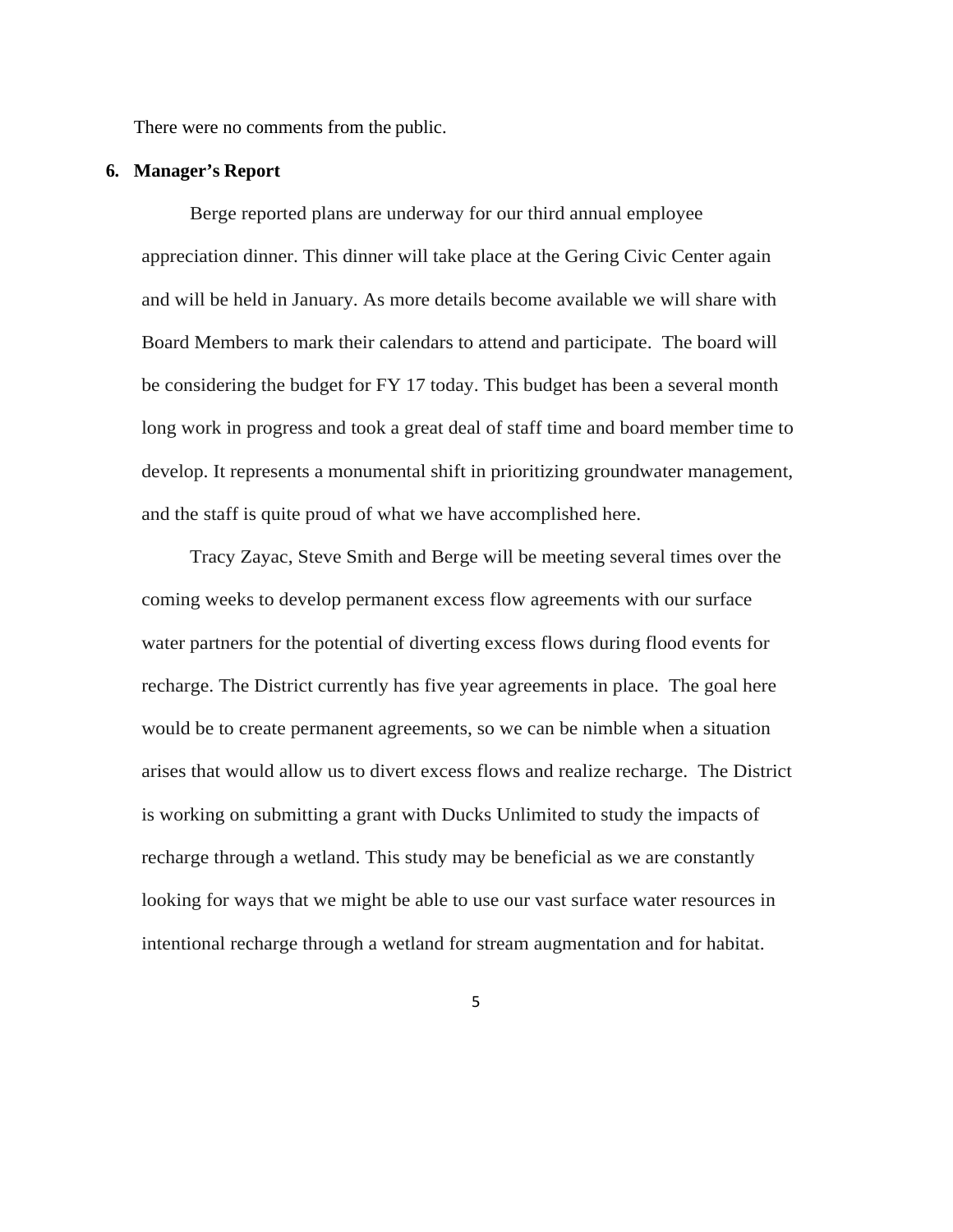We are entertaining the idea to take over a permanent conservation easement as the holder of the easement on a property south of Oshkosh. We have been working with DU on the easement language and would bring to the board for approval in the event that we were to recommend approval.

The city of Oshkosh has run into a difficulty in mitigating the effects of their new wellfield on third party diverters. They intended to use federal funds to offset the water required to mitigate the effects, and their funder will not allow them to "purchase" water with federal funds. This is a mirror image of the issue that we ran into with Minatare. We will be working with Oshkosh and their funder to the extent possible to ensure that mitigation is met. As of this writing, we are working in conjunction with SPNRD, ARI and NDNR to develop acceptable language in our Western Water Use Management Model (WWUMM) to renew our partnership through this ILCA with the Nebraska Department of Natural Resources.

The District has continued our one minute biweekly updates on KNEB radio. Berge spoke to Leadership Nebraska and the Nebraska Chamber of Commerce on August 19 to provide an overview of our groundwater management west of Lake McConaughy. Tim Anderson of CNPPID provided a similar presentation to the group from their perspective.Berge will be speaking to the Nebraska Water Symposium on October 20 at the University of Nebraska in Lincoln, and he will be on a panel with Carlie Ronca of the Bureau of Reclamation and Kevin Adams of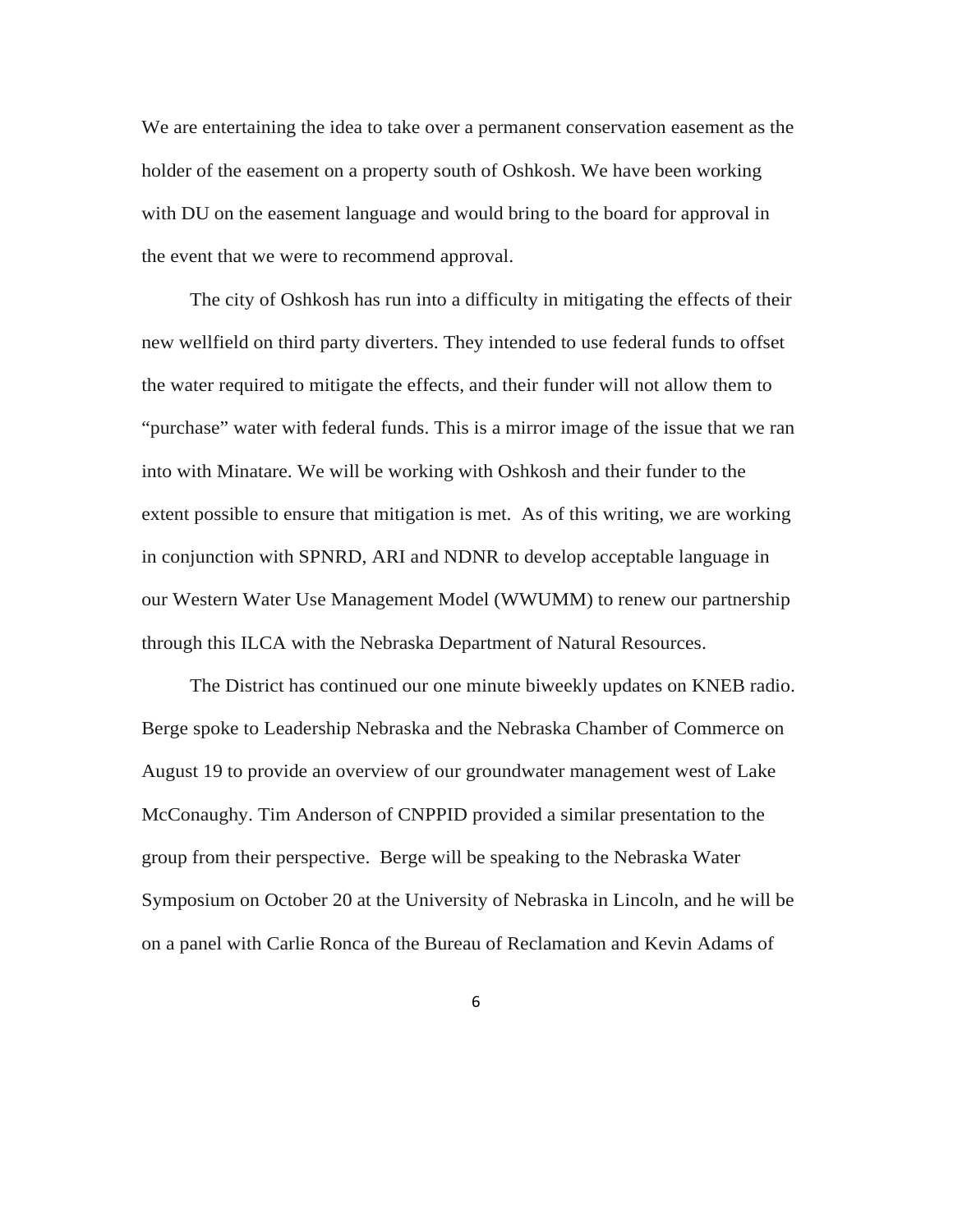Farmers Irrigation District.

Seth Popp, Scott Schaneman, Dave Wolf and Berge will be presenting to the entirety of the NARD Fall Conference on our Telemetry project. Topics covered will include funding, outreach, installation techniques, cost savings and data collection. The drought tournament is scheduled for November 18. We have identified potential participants and alternates that have received invitations (potential participants only) and pre- tournament surveys (both potential participants and alternates). This will be an all-day event at a location to be determined. We look forward to the outcomes of this discussion.

Staff has begun meeting with current and potential state senators prior to the legislative session in January. We recently met with Senator Stinner, and will be meeting with both candidates for LD 47 and both candidates for LD 49. There will likely be a contest for the new Chair of the Natural Resources Committee and for Speaker. We will keep you updated on those contests as they progress. Senator Stinner is currently the only candidate for Chairman of Appropriations.

#### **7. Report from Budget & Personnel Committee**

Berge reported the subcommittee met on August 25, 2016 for updates on the recommended budget request to the full board. Under the direction of the subcommittee, the staff has been making adjustments to the previously recommended budget to accommodate some new funding needs. Specifically, staff has added in contingency funds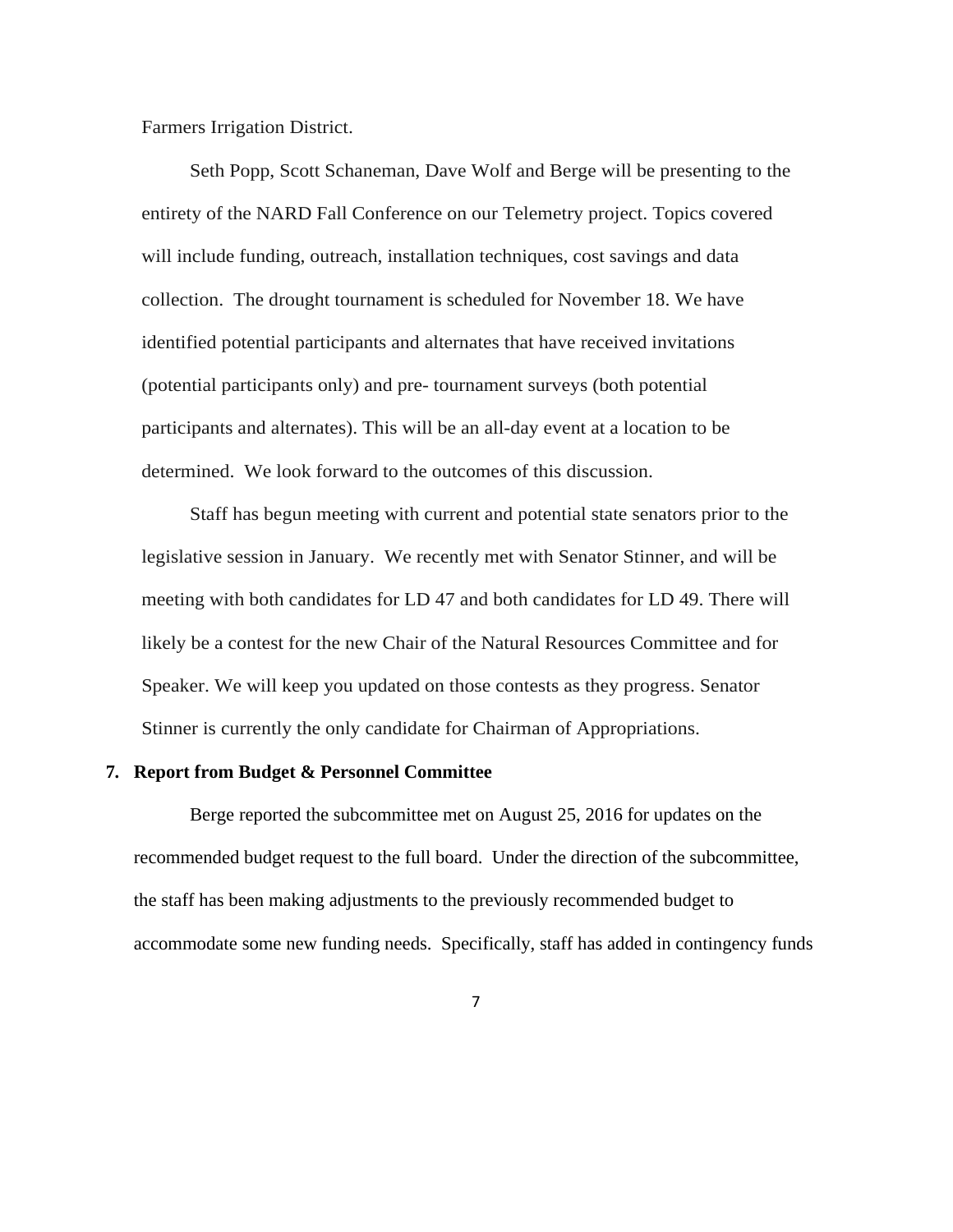for necessary Yensen Drain repair work, has made specific requests for performance increases for staff salaries, incorporated audited financials into the budget including beginning balances carried forward from last year. They increased expenses related to personnel including travel and training and added expenses related to the construction of the proposed greenhouse project. After the discussion, the subcommittee agreed to recommend the budget with these changes to the full board for consideration.

#### **8. Report from the Water Resources Committee**

Berge reported the Water Resources Subcommittee met on August 26th to discuss a potential change in rules and regulations for the North Platte NRD. This change would add a variance process back to the rules that was removed during the last rule change. The language would mimic the old language and provide a process by which the board could consider proposals by landowners that don't neatly fit into the current rules and regulations. As noted in the attached minutes, the Subcommittee voted to refer this change to the whole board, and staff will be asking the board to set a hearing date for the October Regular Board Meeting

# **9. Consideration of setting a Public Hearing for the Purposes of Amending Chapter 1 of the Rules and Regulation for the Enforcement of the Nebraska Ground Water Management and Protection Act to Include Variance Provisions**

In conjunction with item 8 on the agenda, the staff has requested the Board to set a hearing date for the rule changes proposed for October 13, 2016 during the October Board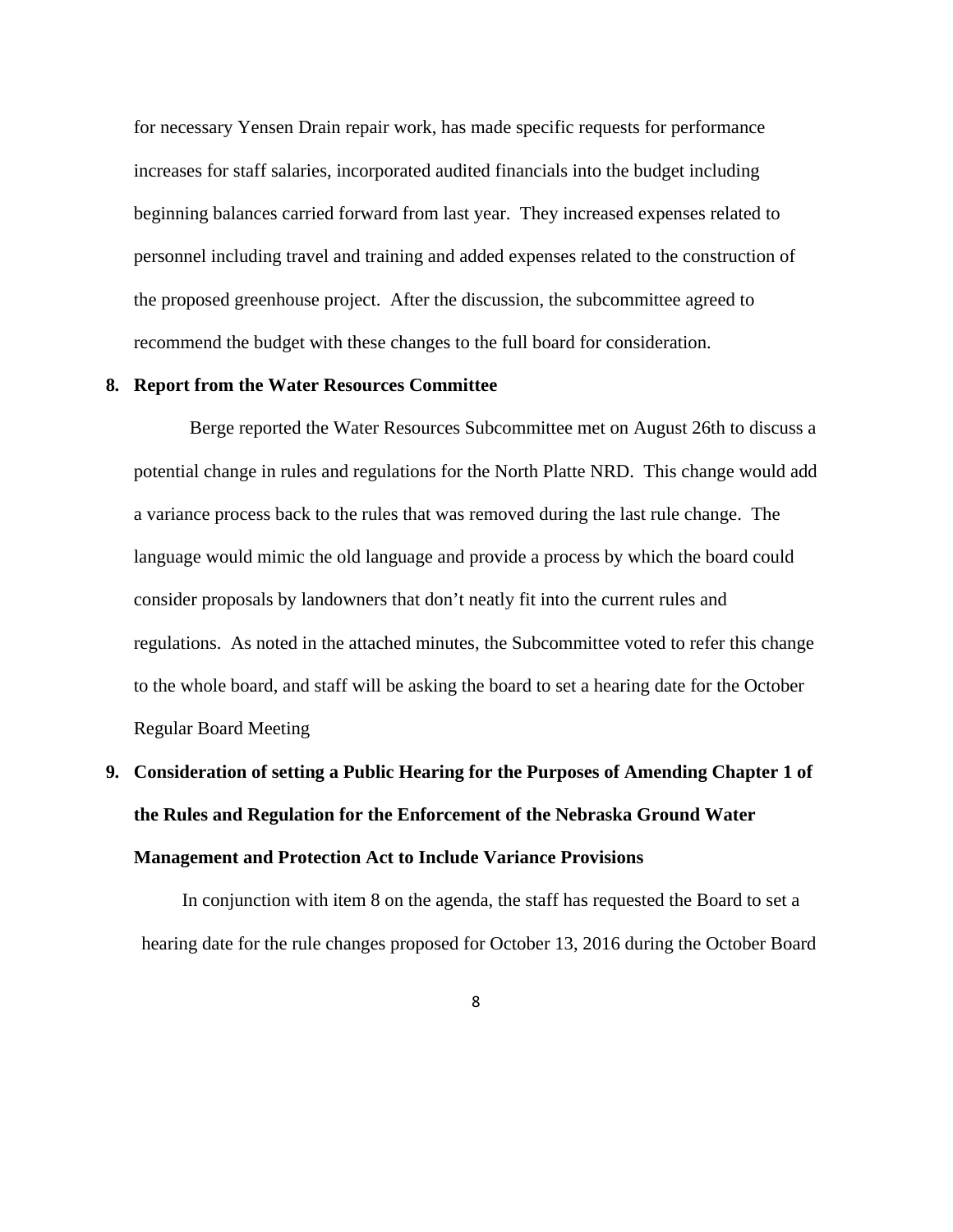of Director's meeting. Moved by Eirich, seconded by Henkel, to set a hearing to amend

Chapter 1 of the Rules and Regulation for the Enforcement of the Nebraska Ground Water

#### Management and Protection Act to include variance provisions. Motion passed.

Ayes: Andreas, Deines, Eirich, Henkel, Weinreis

Nay: None

Abstain: None

Absent: Darnall, Dillman, Lapaseotes Ostdiek

# **10. Consideration of Resolution Adopting the North Platte Natural Resources District**

# **Multi-Jurisdictional Hazard Mitigation Plan**

John Berge reported that the Hazard Mitigation Plan that is required to be updated every five years in nearing completion. The plan was paid for by a Federal Emergency Management Agency grant and the bulk of the work was done by JEO Consultants. By adopting the resolution, the NRD will be able to access funds for disaster preparations and relief. Moved by Weinreis, seconded by Eirich to adopt the resolution for the North Platte Resources District Multi-Jurisdictional Hazard Mitigation Plan. Motion passed.

Ayes: Andreas, Deines, Eirich, Henkel, Weinreis

Nay: None

Abstain: None

Absent: Darnall, Dillman, Lapaseotes Ostdiek

# **11. Consideration of CNPPID Request Regarding the Western Water Use Management**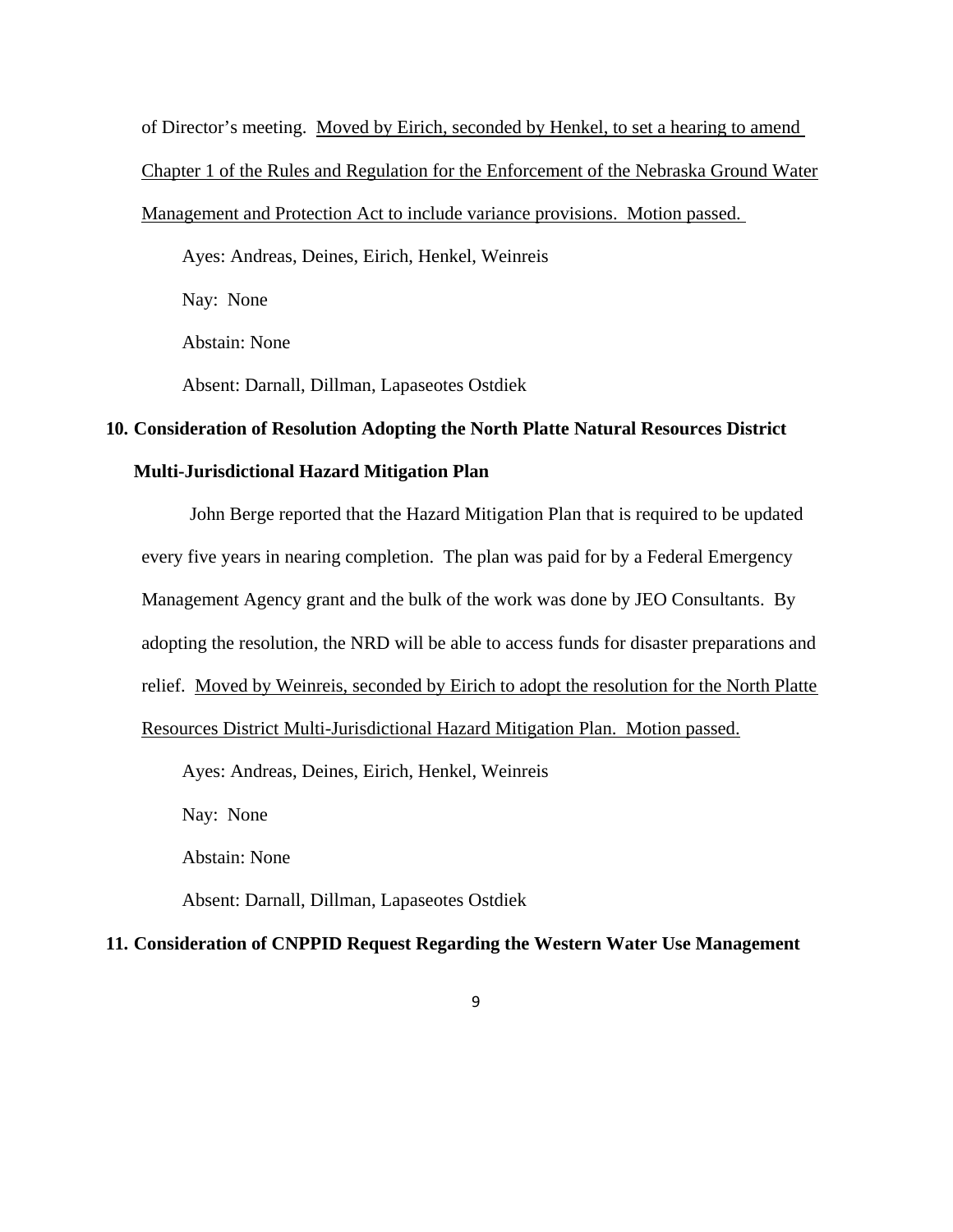#### **Model (WWUMM)**

 For the past three years, the District has strived to improve/repair relationships with downstream water interests, which included Central Nebraska Public Power and Irrigation District (CNPPID). The District has provided presentations, briefings, tours, and other outreach mechanisms to be as transparent as possible with our modeling and water management efforts. CNPPID would like a deeper look into our WWUMM, and they have provided a letter requesting so. The South Platte NRD has received the same request. The Board requested the request be referred back to the Water Resources Subcommittee to gather more details on the request. Moved by Deines, seconded by Eirich to table the request and refer it back to the Water Resources Subcommittee to gather more specifics. Motion passed.

Ayes: Andreas, Deines, Eirich, Henkel, Weinreis

Nay: None

Abstain: None

Absent: Darnall, Dillman, Lapaseotes Ostdiek

# **12. Public Hearing on Proposed FY-17 Budget**

The public hearing on the proposed North Platte NRD FY-17 budget was opened at 3:27 p.m., MDT, by Hearing Officer John Berge. Notice of this hearing was published in the Scottsbluff Star-Herald on Thursday, September 1, 2016. Two members of the public offer testimony on the Proposed FY-17 Budget. Terry Jessen raised concerns about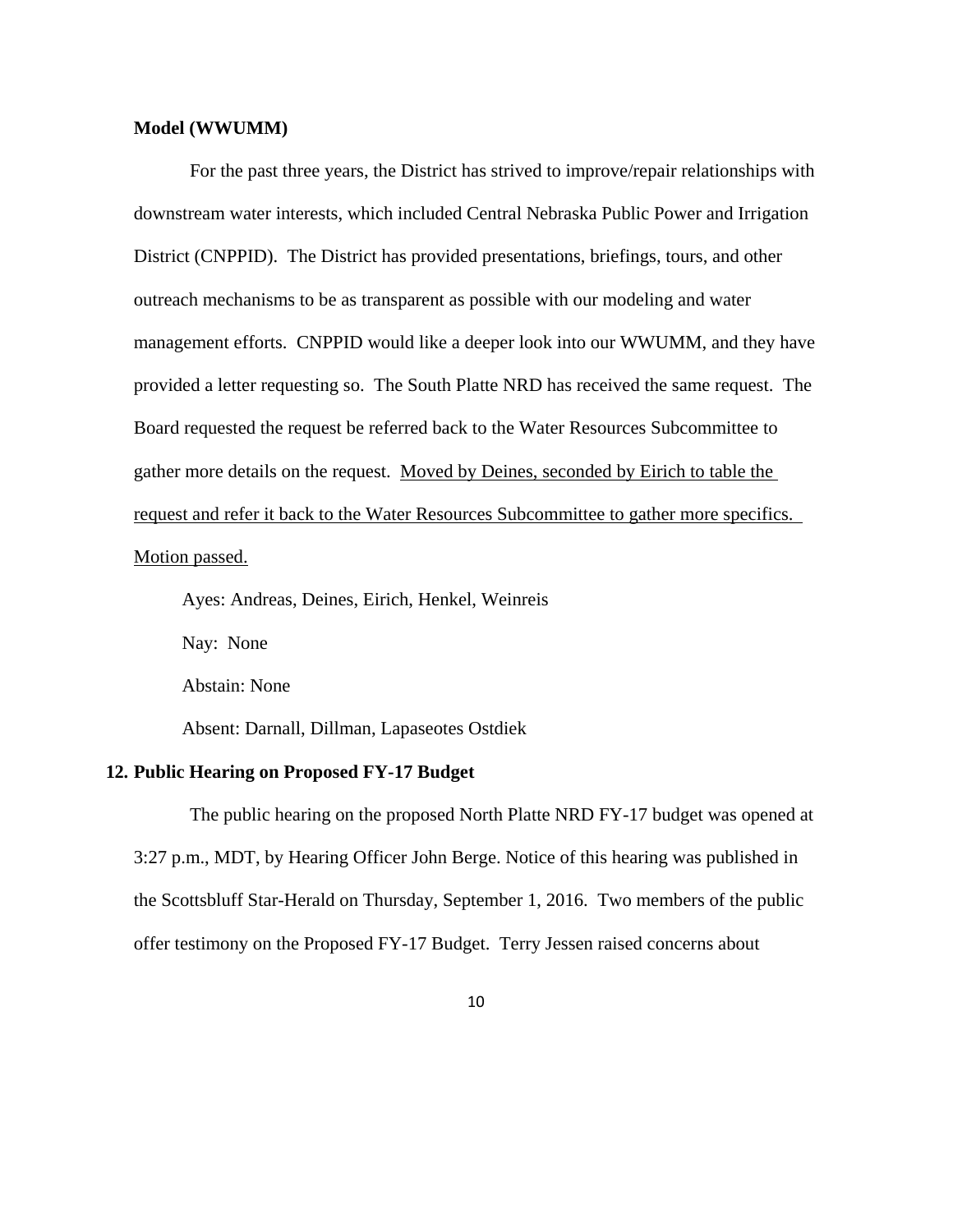increasing the budget while the agricultural economy is down. He requested that the Board approve a reduction in the budget by 10 percent. Margie Schnieder testified that producers simply do not any more money to pay for a tax increase. She asked the Board to table to FY-17 Budget to consider the impacts the tax implications on their neighbors and constituents. The hearing was closed at 3:53 p.m., MDT.

## **13. Public Hearing on Setting Final Tax Request**

The public hearing on the proposed North Platte NRD Tax Request for the FY-17 budget was opened at 3:54 p.m., MDT, by Hearing Officer John Berge. Notice of this hearing was published in the Scottsbluff Star-Herald on Thursday, September 1, 2016. Two members of the public offered testimony. Terry Jessen requested the board to not raise the levy, because of the impacts it will have on producers. Robert Busch ask the Board on how much they received from the raise in evaluations. He also asked the Board to consider the impacts it will have on producers. The hearing was closed at 4:06 p.m., MDT.

### **14. Adoption of Proposed FY-17 Budget**

 Moved by Henkel, seconded by Eirich to approve the FY-17 Budget as proposed. Motion passed.

Ayes: Andreas, Deines, Eirich, Henkel, Weinreis

Nay: None

Abstain: None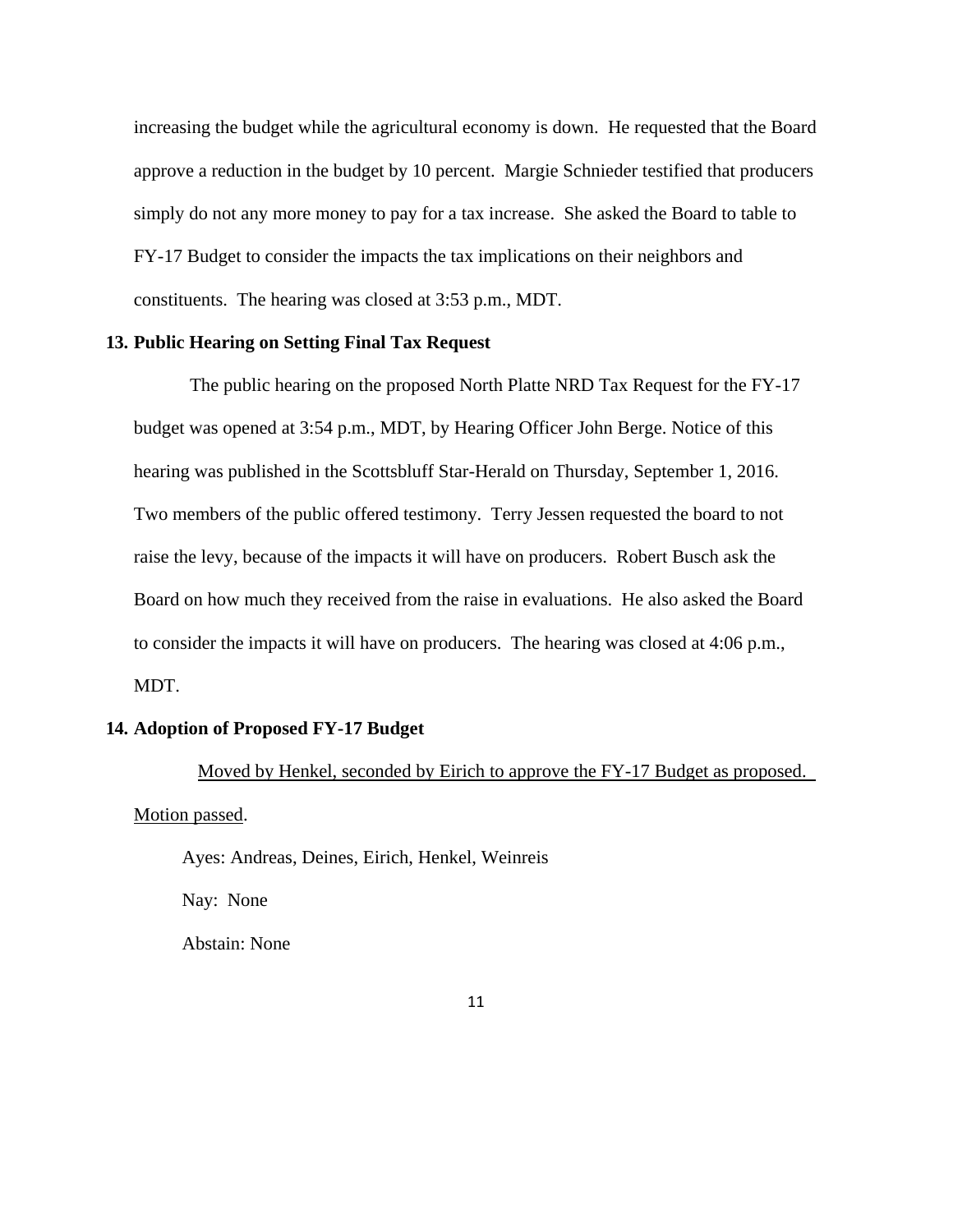Absent: Darnall, Dillman, Lapaseotes Ostdiek

# **15. Adoption of Final Tax Request**

Berge read the following resolution on setting the property tax request.

# **North Platte Natural Resources District Resolution Setting The Property Tax Request**

WHEREAS, Nebraska Revised Statute 77-1601.02 provides that the property tax request for the prior year shall be the property tax request for the current year for purposes of the levy set by the County Board of Equalization unless the Governing Body of the North Platte Natural Resources District passes by a majority vote a resolution setting the tax request at a different amount; and

WHEREAS, a special public hearing was held as required by law to hear and consider comments concerning the property tax request; and

WHEREAS, it is in the best interests of the North Platte Natural Resources District that the property tax request for the current year be a different amount than the property tax request for the prior year.

NOW, THEREFORE, the Governing Body of the North Platte Natural Resources District, by a majority vote, resolves that:

I. The 2016-2017 property tax request be set at \$3,221,703.91

2. A copy of this resolution be certified and forwarded to the County Clerk on or

before October 8, 2016.

Moved by Eirich, seconded by Deines, to adopt the resolution on setting the North

Platte NRD property tax request for FY-17. Motion passed.

Ayes: Andreas, Deines, Eirich, Henkel, Weinreis

Nay: None